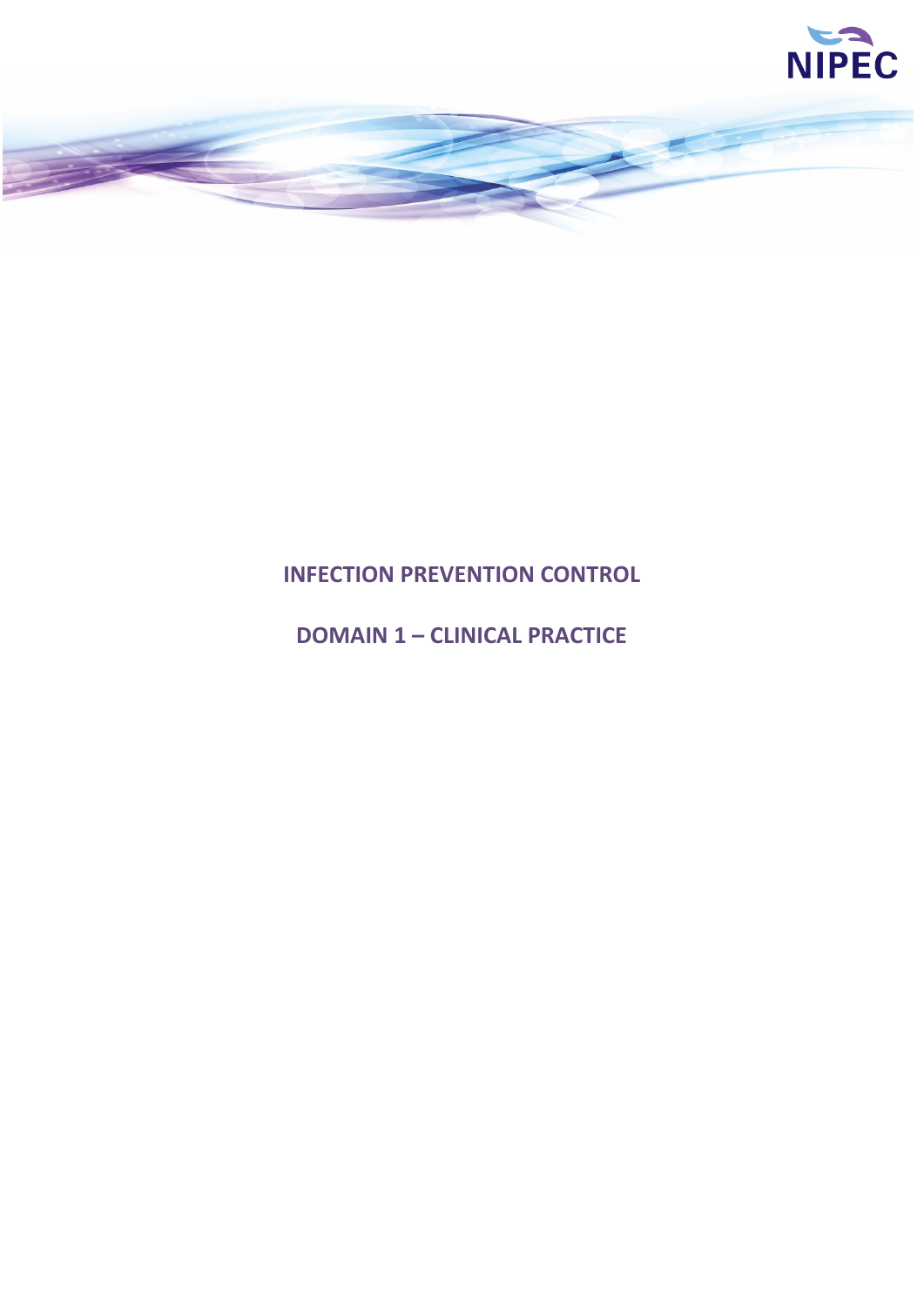

## **DOMAIN 1 – CLINICAL PRACTICE**

Below are the competence statements within the Clinical Practice Domain. The competence statements have been structured to focus on the expected practice, knowledge, understanding and skills of an individual who is practicing at an advanced level in Infection Prevention and Control.

Use the rating scale below to help you assess yourself against the competency statement.

- **LD** I need a lot of development
- **SD** I need some development<br> **WD** I am well developed
- 
- **NA** Is not applicable to my role

You may find it helpful to discuss the competence statements with one of your peers before you begin your assessment

#### **1.1 COMPETENCY AREA**

**Improve quality and safety by developing and implementing robust, high-quality policies and guidelines that prevent and control infection.**

- **Core 4 Service improvement Level 4**
- **HWB3 Protection of health and wellbeing Level 4**

|                | <b>PRACTICE</b>                                                                                                                                                                                                                                                                  | LD | <b>SD</b> | <b>WD</b> | <b>NA</b> |
|----------------|----------------------------------------------------------------------------------------------------------------------------------------------------------------------------------------------------------------------------------------------------------------------------------|----|-----------|-----------|-----------|
| 1.             | Provide guidance for those working in all areas of health and social-care practice<br>through critically analysing and interpreting national quality and safety resources<br>and initiatives and presenting the information in a way that is suitable for the<br>people involved |    |           |           |           |
| 2.             | Evaluate the effectiveness of existing policies, guidelines and identify areas for<br>improvement                                                                                                                                                                                |    |           |           |           |
| 3.             | Promote evidence-based improvements in policies and guidelines through<br>demonstrating their value in terms of safety and quality in the context concerned                                                                                                                      |    |           |           |           |
| $\mathbf{4}$ . | Work in partnership with individuals, the population and colleagues to develop<br>clear and robust policies and guidelines that prevent and control infection                                                                                                                    |    |           |           |           |
| 5.             | Work in partnership with others to plan the effective implementation of policies<br>and guidelines to prevent and control infection                                                                                                                                              |    |           |           |           |
| 6.             | Provide expert advisory support for the implementation of policies and guidelines<br>to prevent and control infection                                                                                                                                                            |    |           |           |           |
| 7.             | Monitor the implementation of infection prevention and control policies and<br>guidelines, taking any corrective actions as and when necessary                                                                                                                                   |    |           |           |           |
| 8.             | Identify the need for improvements in infection prevention and control policies<br>and guidelines in the light of implementation and the changing knowledge base<br>and evidence                                                                                                 |    |           |           |           |
| 9.             | Provide expert infection prevention and control input to the development of<br>broader policies and guidelines                                                                                                                                                                   |    |           |           |           |
| 10.            | Policy development skills                                                                                                                                                                                                                                                        |    |           |           |           |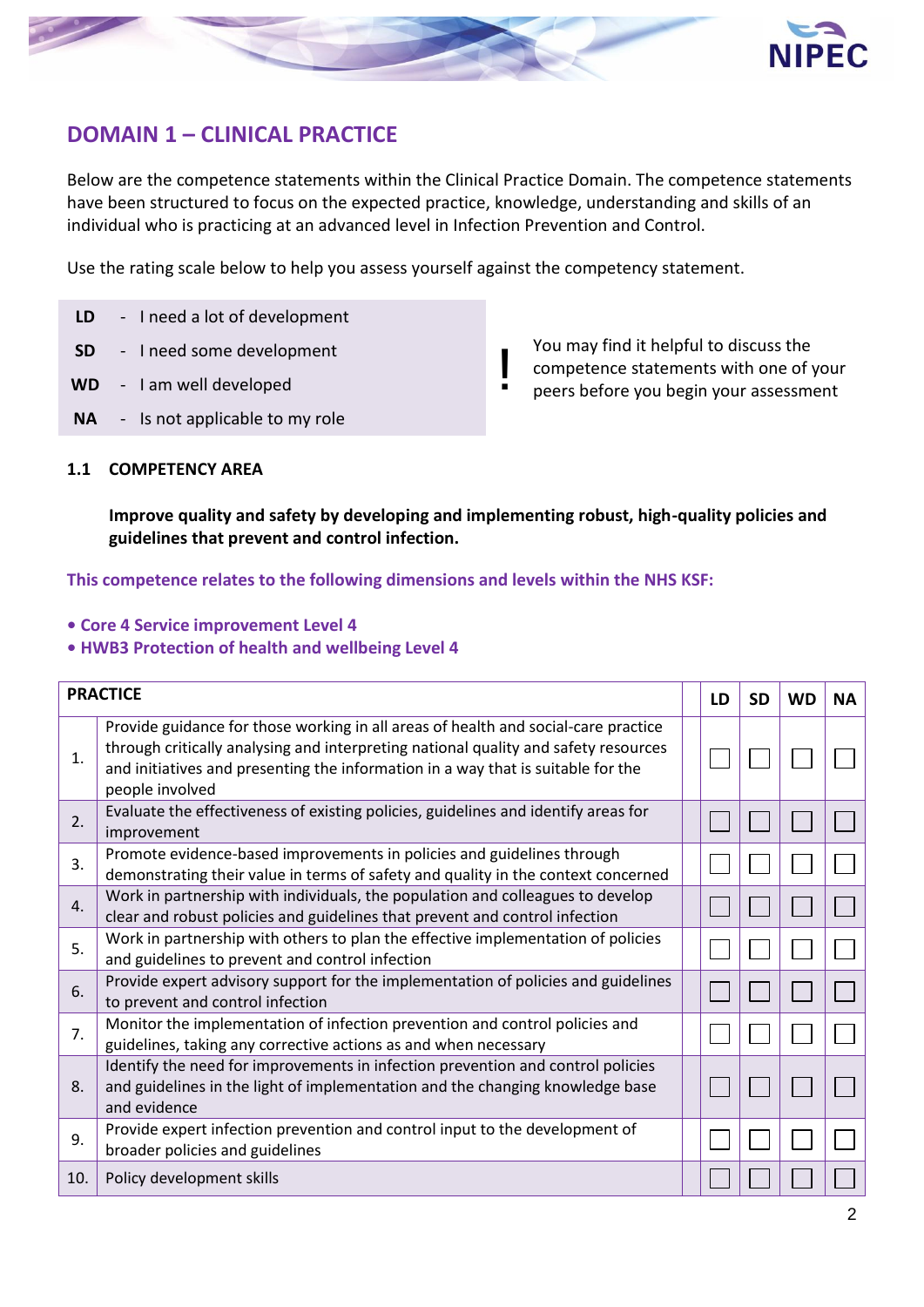



|    | <b>KNOWLEDGE UNDERSTANDING AND SKILLS</b>                                                                                                                                                                                                                                                                                                                                                                                                                                                                                                                | LD | <b>SD</b> | <b>WD</b> | <b>NA</b> |
|----|----------------------------------------------------------------------------------------------------------------------------------------------------------------------------------------------------------------------------------------------------------------------------------------------------------------------------------------------------------------------------------------------------------------------------------------------------------------------------------------------------------------------------------------------------------|----|-----------|-----------|-----------|
| a. | Applied microbiology in relation to the chain of infection and the infection<br>process, alert micro-organisms and conditions, body defence mechanisms                                                                                                                                                                                                                                                                                                                                                                                                   |    |           |           |           |
| b. | The significance of microbiological results, interpreting the diagnostic laboratory<br>results, practices designed to break the chain of infection, including standard and<br>transmission-based precautions including the placement of populations and<br>individuals in care settings                                                                                                                                                                                                                                                                  |    |           |           |           |
| c. | Hand hygiene (including social hand hygiene, antiseptic hand hygiene, surgical<br>scrub)                                                                                                                                                                                                                                                                                                                                                                                                                                                                 |    |           |           |           |
| d. | Safe management of invasive devices and prevention of device-related infections                                                                                                                                                                                                                                                                                                                                                                                                                                                                          |    |           |           |           |
| e. | Asepsis                                                                                                                                                                                                                                                                                                                                                                                                                                                                                                                                                  |    |           |           |           |
| f. | Antimicrobial stewardship - prudent prescribing of antimicrobials and the<br>surveillance of antimicrobial-resistant organisms                                                                                                                                                                                                                                                                                                                                                                                                                           |    |           |           |           |
| g. | Aligning infection prevention and control with the quality and safety agenda<br>(using outcomes, risk assessment matrix, programmes and systems) and making<br>use of health information exchange systems                                                                                                                                                                                                                                                                                                                                                |    |           |           |           |
| h. | Legislation, national guidance and outcomes/indicators related to preventing and<br>controlling infection in health and social-care environments and facilities<br>(including ventilation, water sources, waste management, hygiene, isolation<br>facilities, laundry management, food hygiene)                                                                                                                                                                                                                                                          |    |           |           |           |
| i. | Legislation, national guidance and outcomes/indicators related to preventing and<br>controlling infection for individuals and populations in health and social-care<br>environments and facilities (for example, communicable disease control;<br>immunisation; prevention and management of injuries(including sharps); post-<br>exposure prophylaxis; specific controls in specialist areas such as burns, critical<br>care, renal and transplant, maternity, neonatal, children, operating rooms,<br>mental health, dentistry and ambulance services) |    |           |           |           |
| j. | The evidence base on which infection prevention and control policies should be<br>based                                                                                                                                                                                                                                                                                                                                                                                                                                                                  |    |           |           |           |
| k. | Knowledge of national and organisational strategies, objectives, structure and<br>accountability and how to present information in a manner that fits within the<br>strategic context                                                                                                                                                                                                                                                                                                                                                                    |    |           |           |           |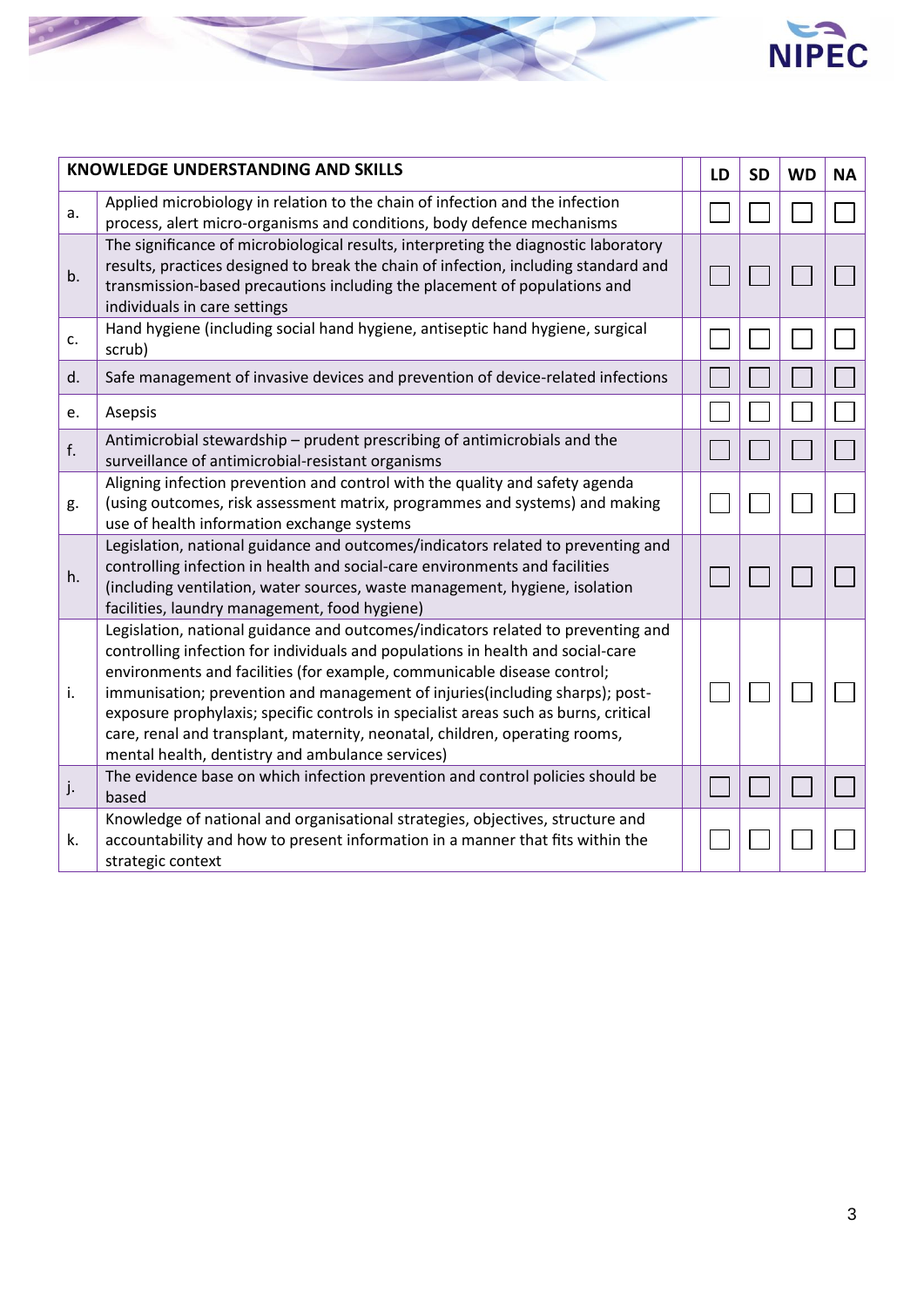

#### **1.2 COMPETENCY AREA**

**Collate, analyse and communicate data relating to preventing and controlling infection for surveillance purposes**

- **HWB3 Protection of health and wellbeing Level 4**
- **IK2 Information collection and analysis Level 3**

|    | <b>PRACTICE</b>                                                                                                                                                                                          | LD | SD | WD | <b>NA</b> |
|----|----------------------------------------------------------------------------------------------------------------------------------------------------------------------------------------------------------|----|----|----|-----------|
| 1. | Obtain and link data using appropriate methods and systems for the surveillance<br>of infection                                                                                                          |    |    |    |           |
| 2. | Structure and analyse the data correctly to identify patterns, trends and<br>anomalies that may be significant in relation to preventing and controlling<br>infection                                    |    |    |    |           |
| 3. | Critically assess the strengths and limitations of the data using methods of<br>analysis that are appropriate to the nature and form of the data and the purpose<br>for which the results are to be used |    |    |    |           |
| 4. | Identify areas that might require further investigation or analysis in relation to<br>potential risks                                                                                                    |    |    |    |           |
| 5. | Analyse potential risks and reach conclusions appropriate to the risks                                                                                                                                   |    |    |    |           |
| 6. | Critically assess the conclusions reached, identifying the strengths and limitations<br>of the analysis undertaken                                                                                       |    |    |    |           |
| 7. | Act upon the risks identified, communicating them effectively to the appropriate<br>people                                                                                                               |    |    |    |           |
| 8. | Enable health and social-care staff to understand the data and make the<br>necessary changes to achieve improved outcomes                                                                                |    |    |    |           |
| 9. | Take the appropriate action when surveillance methods and data can be<br>improved                                                                                                                        |    |    |    |           |

|    | <b>KNOWLEDGE UNDERSTANDING AND SKILLS</b>                                                                                                                                                                                                                                                                      | LD | <b>SD</b> | <b>WD</b> | <b>NA</b> |
|----|----------------------------------------------------------------------------------------------------------------------------------------------------------------------------------------------------------------------------------------------------------------------------------------------------------------|----|-----------|-----------|-----------|
| a. | Applied microbiology in relation to the chain of infection and the infection<br>process, alert micro-organisms and conditions, body defence mechanisms                                                                                                                                                         |    |           |           |           |
| b. | The significance of microbiological results, interpreting the diagnostic laboratory<br>results and practices designed to break the chain of infection, including standard<br>and transmission-based precautions including the placement of populations and<br>individuals in care settings                     |    |           |           |           |
| c. | Definitions, methods and types of surveillance, data handling, data analysis,<br>interpreting outcomes, assessing limitations of data                                                                                                                                                                          |    |           |           |           |
| d. | Epidemiology, descriptive and applied (that is, the application and evaluation of<br>epidemiologic discoveries and methods in public health and health and social-<br>care settings, including applications of aetiological research, priority setting and<br>evaluation of programmes, policies and services) |    |           |           |           |
| e. | Principles of epidemiology, incidence, prevalence                                                                                                                                                                                                                                                              |    |           |           |           |
| f. | Principles of statistics and variation                                                                                                                                                                                                                                                                         |    |           |           |           |
| g. | Feedback and reporting mechanisms.                                                                                                                                                                                                                                                                             |    |           |           |           |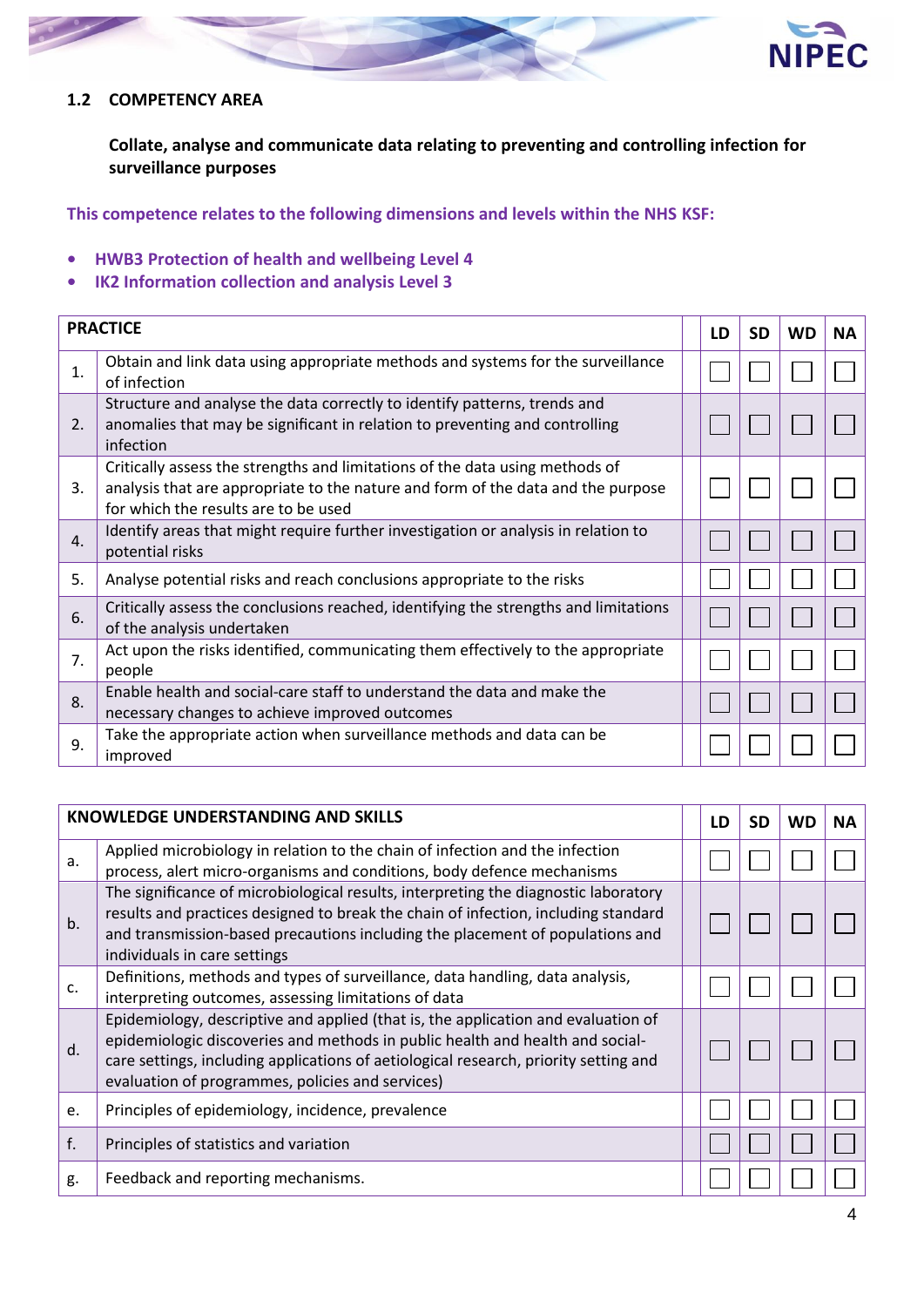

#### **1.3 COMPETENCY AREA**

### **Manage incidents and outbreaks**

## **This competence relates to the following dimensions and levels within the NHS KSF:**

#### **• HWB3 Protection of health and wellbeing Level 4**

|     | <b>PRACTICE</b>                                                                                                                                                                                                  | LD | <b>SD</b> | <b>WD</b> | <b>NA</b> |
|-----|------------------------------------------------------------------------------------------------------------------------------------------------------------------------------------------------------------------|----|-----------|-----------|-----------|
| 1.  | Assess the information available on the incident/outbreak and seek any<br>necessary further evidence to establish its nature and scale                                                                           |    |           |           |           |
| 2.  | Establish the appropriate response using local incident/outbreak/emergency<br>planning guides                                                                                                                    |    |           |           |           |
| 3.  | Inform and involve relevant colleagues and partner organisations in a timely<br>manner consistent with incident or emergency plans                                                                               |    |           |           |           |
| 4.  | Facilitate the development of an outbreak/incident management team, ensuring<br>that the appropriate organisations and functions are represented                                                                 |    |           |           |           |
| 5.  | Communicate clear, accurate and timely information with colleagues, partner<br>organisations and others throughout the incident in a manner that effectively<br>manages risk and supports effective team working |    |           |           |           |
| 6.  | Establish agreement on the control measures to be taken to minimise exposure<br>to hazards and to reduce risks and prevent secondary or further spread or<br>exposures                                           |    |           |           |           |
| 7.  | Review the availability of resources to implement the control measures<br>throughout the duration of the incident/outbreak                                                                                       |    |           |           |           |
| 8.  | Ensure accurate records of the investigation and management of the<br>incident/outbreak are maintained throughout the process                                                                                    |    |           |           |           |
| 9.  | Lead review of the investigation and management of the incident/outbreak and<br>modify measures as a result                                                                                                      |    |           |           |           |
| 10. | Produce a final report of the incident/outbreak and communicate it to all<br>concerned                                                                                                                           |    |           |           |           |
| 11. | Evaluate the incident/outbreak and make recommendations for future<br>improvement                                                                                                                                |    |           |           |           |

|    | <b>KNOWLEDGE UNDERSTANDING AND SKILLS</b>                                                                                                                                                                                                                                               | LD | SD | <b>WD</b> | <b>NA</b> |
|----|-----------------------------------------------------------------------------------------------------------------------------------------------------------------------------------------------------------------------------------------------------------------------------------------|----|----|-----------|-----------|
| a. | Alert micro-organisms, baseline                                                                                                                                                                                                                                                         |    |    |           |           |
| b. | Defining and recognising outbreaks                                                                                                                                                                                                                                                      |    |    |           |           |
| c. | Definitions, methods and types of surveillance, data handling, data analysis,<br>interpreting outcomes, assessing limitations of data                                                                                                                                                   |    |    |           |           |
| d. | Investigation of outbreaks, data collection                                                                                                                                                                                                                                             |    |    |           |           |
| e. | The significance of microbiological results; interpreting the diagnostic laboratory<br>results; practices designed to break the chain of infection, including standard and<br>transmission-based precautions including the placement of populations and<br>individuals in care settings |    |    |           |           |
| f. | Control measures                                                                                                                                                                                                                                                                        |    |    |           |           |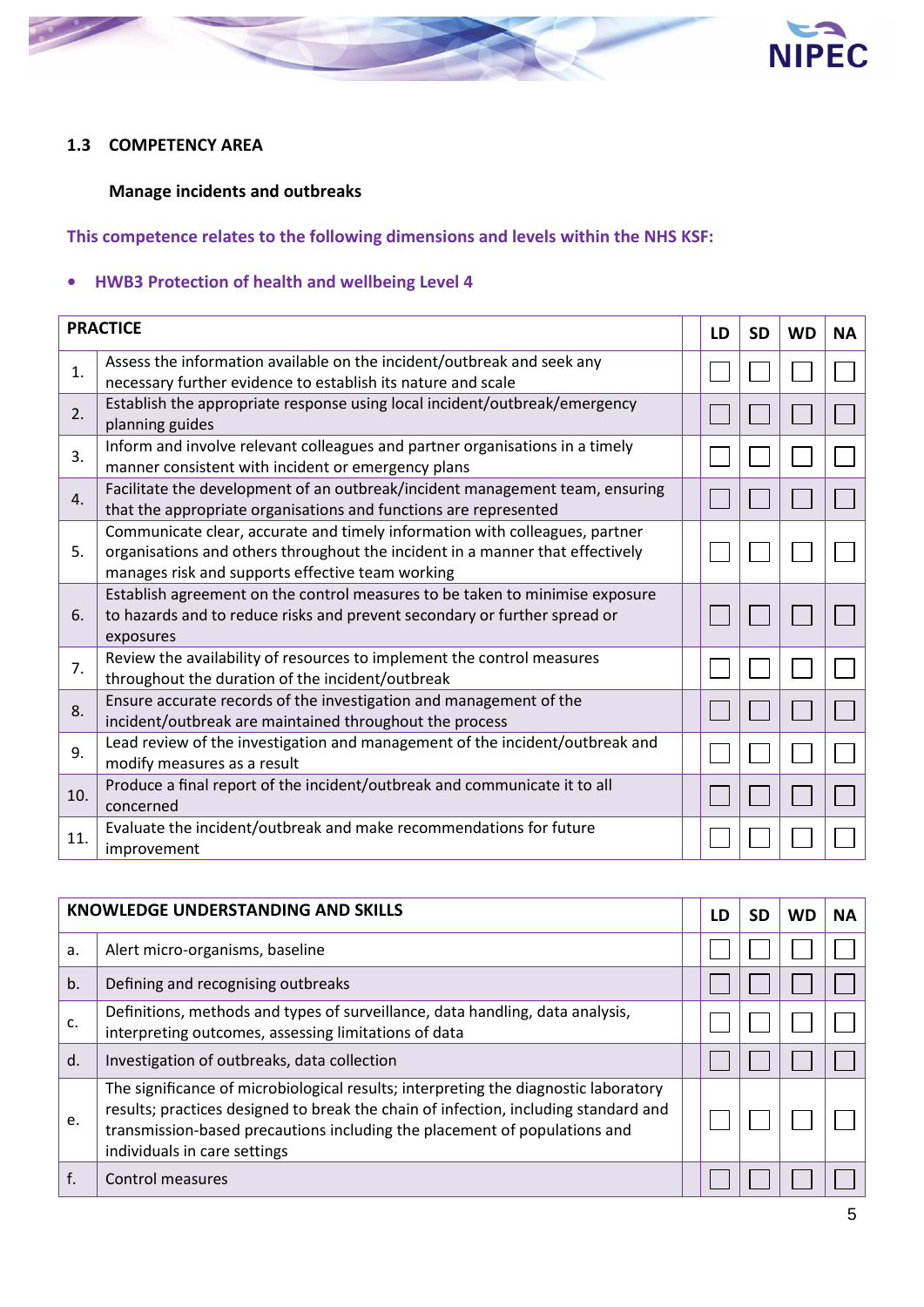

|              | <b>KNOWLEDGE UNDERSTANDING AND SKILLS</b>                                                                                                                                                                                                                                                                      | LD | <b>SD</b> | <b>WD</b> | <b>NA</b> |
|--------------|----------------------------------------------------------------------------------------------------------------------------------------------------------------------------------------------------------------------------------------------------------------------------------------------------------------|----|-----------|-----------|-----------|
| g.           | Epidemiology, descriptive and applied (that is, the application and evaluation of<br>epidemiologic discoveries and methods in public health and health and social-<br>care settings, including applications of aetiological research, priority setting and<br>evaluation of programmes, policies and services) |    |           |           |           |
| h.           | Principles of epidemiology, incidence, prevalence                                                                                                                                                                                                                                                              |    |           |           |           |
| i.           | Principles of statistics and variation                                                                                                                                                                                                                                                                         |    |           |           |           |
| j.           | Feedback and reporting mechanism                                                                                                                                                                                                                                                                               |    |           |           |           |
| k.           | Epidemics, pandemics, endemic                                                                                                                                                                                                                                                                                  |    |           |           |           |
| $\mathsf{L}$ | Public health dimension; public health epidemiology                                                                                                                                                                                                                                                            |    |           |           |           |
| m.           | Methods of performing post-outbreak evaluation; report evaluation feedback;<br>serious untoward incident tools                                                                                                                                                                                                 |    |           |           |           |
| n.           | Emergency systems and procedures for managing incidents and outbreaks                                                                                                                                                                                                                                          |    |           |           |           |
| 0.           | The roles and responsibilities of national, regional and local agencies and<br>departments in managing incidents and outbreaks                                                                                                                                                                                 |    |           |           |           |
| p.           | Knowledge of sources of advice and expertise that can be drawn upon to<br>contribute to investigating and managing the hazard                                                                                                                                                                                  |    |           |           |           |
| q.           | Legal frameworks (that is, legal powers and duties, responsibilities and<br>accountability) and organisational and professional policies and protocols when<br>there is an outbreak or incident.                                                                                                               |    |           |           |           |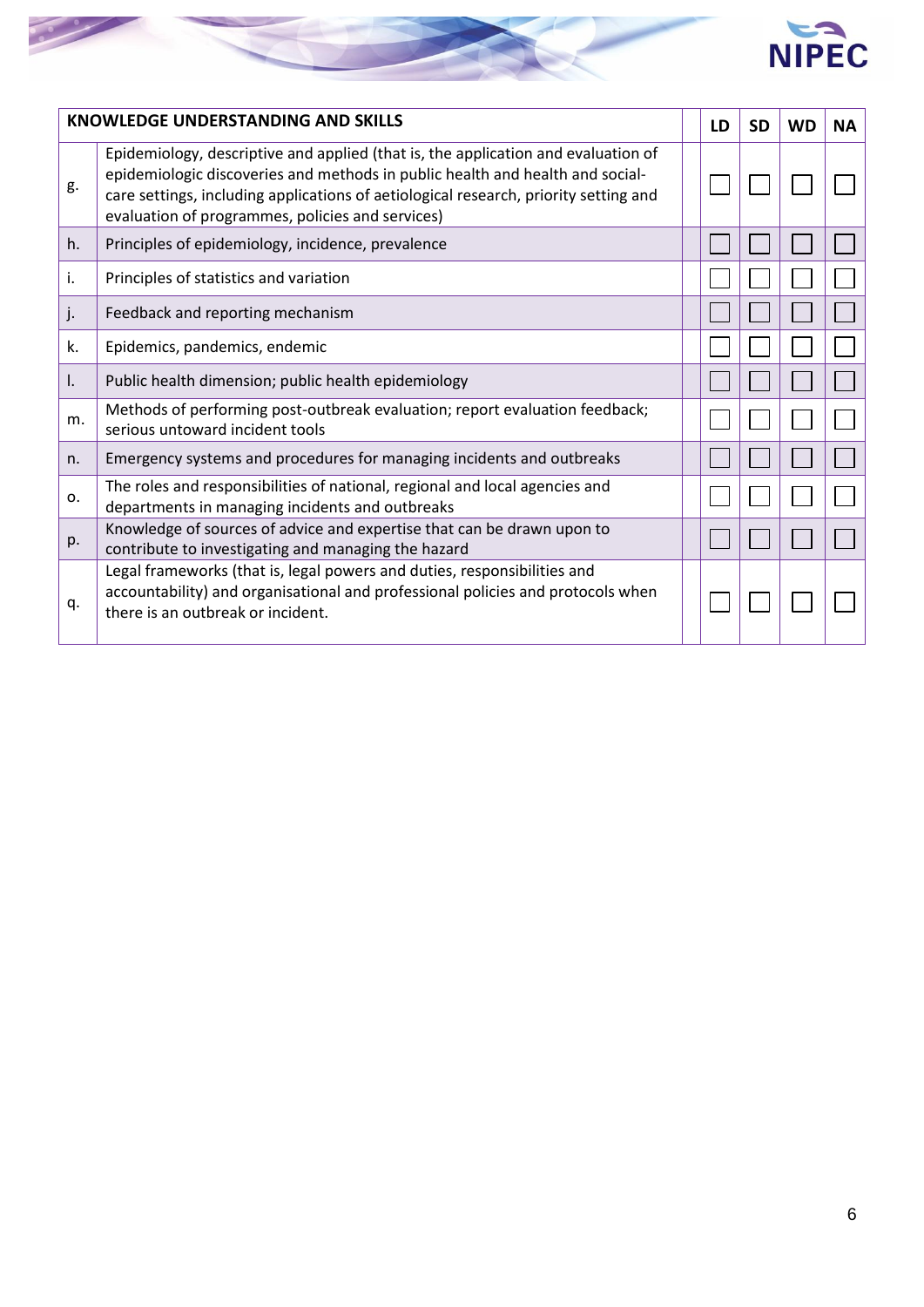

#### **1.4 COMPETENCY AREA**

**Improve quality and safety through the application of improvement methodologies**

- **Core 4 Service improvement Level 4**
- **HWB3 Protection of health and wellbeing Level 4**

|     | <b>PRACTICE</b>                                                                                                                                                                                                                        | LD | <b>SD</b> | <b>WD</b> | <b>NA</b> |
|-----|----------------------------------------------------------------------------------------------------------------------------------------------------------------------------------------------------------------------------------------|----|-----------|-----------|-----------|
| 1.  | Identify the need for change in practices and environments                                                                                                                                                                             |    |           |           |           |
| 2.  | Work in partnership with others to develop practice innovations and service re-<br>design solutions to improve safety and quality                                                                                                      |    |           |           |           |
| 3.  | Lead the organisation's infection prevention and control programme to improve<br>safety and the overall quality and experience of care through linking it with the<br>work of internal and external partners and influencing direction |    |           |           |           |
| 4.  | Ensure that audit, surveillance, epidemiology and risk register data are collated,<br>communicated, used and interpreted effectively                                                                                                   |    |           |           |           |
| 5.  | Access existing and create new databases to manage and use data and<br>information related to improving quality and safety                                                                                                             |    |           |           |           |
| 6.  | Guide practice in infection prevention and control through the critical analysis<br>and effective communication of national quality and safety resources and<br>initiatives                                                            |    |           |           |           |
| 7.  | Work in partnership with individuals, populations, staff and others to develop<br>improvement programmes that are in line with the culture and context of the<br>area                                                                  |    |           |           |           |
| 8.  | Lead the implementation of improvement programmes, working in partnership<br>with all involved                                                                                                                                         |    |           |           |           |
| 9.  | Evaluate the effectiveness of improvement programmes in partnership with<br>individuals, populations, staff and others, identifying the improvements that need<br>to be made in practice                                               |    |           |           |           |
| 10. | Prepare and present infection prevention and control reports and<br>recommendations to individuals, populations, staff, members of the organisation<br>and others                                                                      |    |           |           |           |
| 11. | Confirm that agreed actions have been taken to improve safety and the quality of<br>health and social-care practice                                                                                                                    |    |           |           |           |
| 12. | Take the necessary action to escalate concerns when there is a failure to act<br>which compromises safety and quality.                                                                                                                 |    |           |           |           |

|    | <b>KNOWLEDGE UNDERSTANDING AND SKILLS</b>                                                                                           | LD |  | NА |
|----|-------------------------------------------------------------------------------------------------------------------------------------|----|--|----|
| a. | Clinical governance, quality assurance, clinical effectiveness, quality improvement<br>framework and service improvement frameworks |    |  |    |
| b. | Risk identification, assessment and management including: risk analysis, action<br>planning, feedback and re-evaluation             |    |  |    |
| c. | Serious untoward incident and root cause analysis                                                                                   |    |  |    |
| d. | Review of audit findings, action planning, feedback and re-evaluation                                                               |    |  |    |
| e. | Available quality and safety resources and initiatives                                                                              |    |  |    |
| f. | Outcome measures including measures that are reported by individuals receiving<br>health and social-care services                   |    |  |    |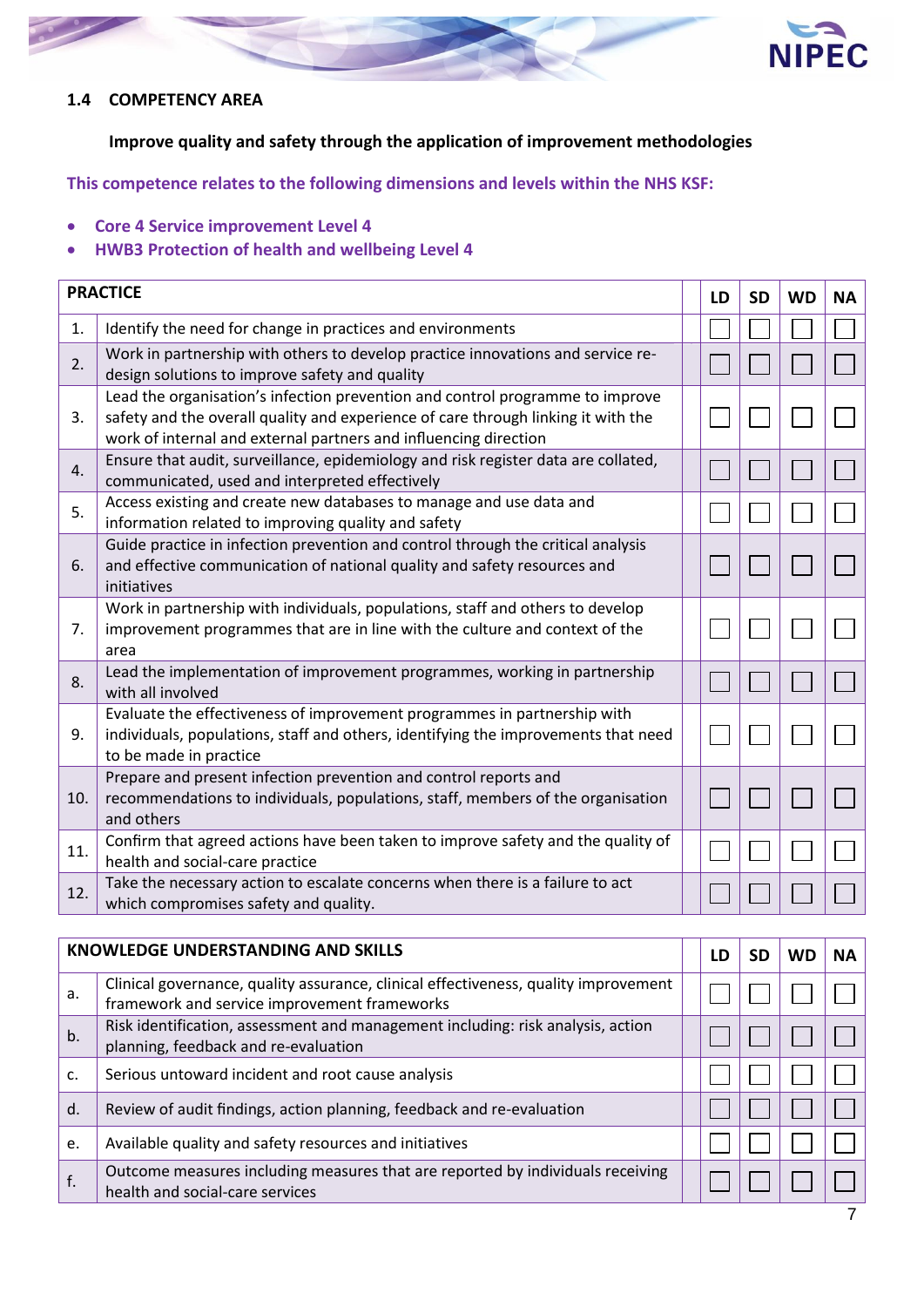

|    | KNOWLEDGE UNDERSTANDING AND SKILLS                                                                                          |  |  | NΔ |
|----|-----------------------------------------------------------------------------------------------------------------------------|--|--|----|
| g. | Corrective and preventive actions                                                                                           |  |  |    |
| h. | Development, implementation and evaluation of evidence-based achievable<br>metrics and outcome measures that can be audited |  |  |    |
|    | Improvement and change methodologies.                                                                                       |  |  |    |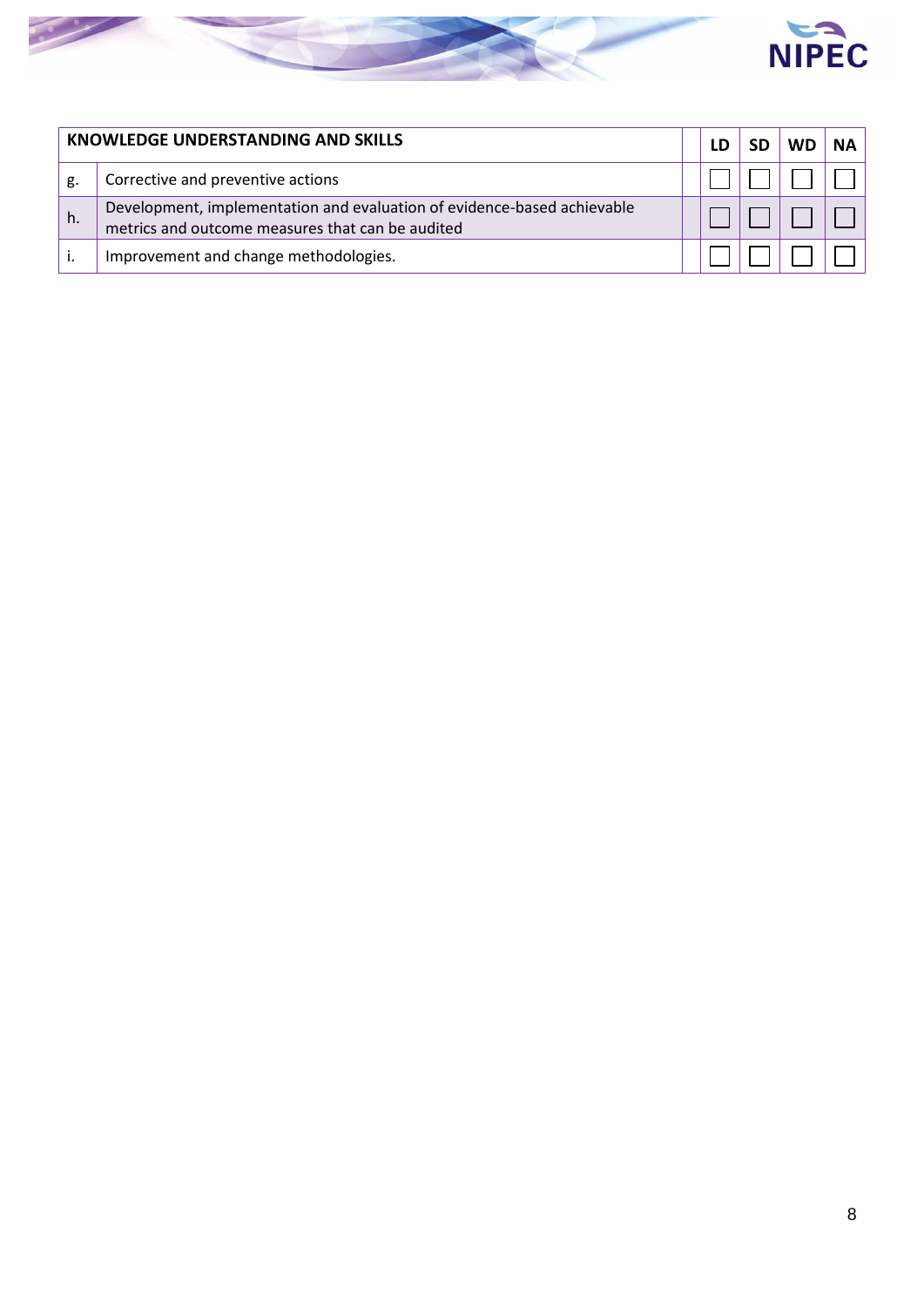



#### **1.5 COMPETENCY AREA**

**Advise on the design, construction and modification of facilities to prevent and control infection in the built environment**

#### **This competence relates to the following dimensions and levels within the NHS KSF:**

#### **EF2 Environments and buildings Level 4**

|    | <b>PRACTICE</b>                                                                                                                                                                                                                                 | LD | SD | WD | <b>NA</b> |
|----|-------------------------------------------------------------------------------------------------------------------------------------------------------------------------------------------------------------------------------------------------|----|----|----|-----------|
| 1. | Work with others on plans for the design, construction and modification of<br>facilities to improve safety and quality through infection prevention and control                                                                                 |    |    |    |           |
| 2. | Advise on the infection prevention and control risk assessment criteria prior to a<br>new build and in advance of any demolition or modification of a building<br>consistent with current building guidance and legislation                     |    |    |    |           |
| 3. | Liaise with key health and social-care staff and others prior to and at every<br>subsequent stage of the build, demolition or modification to ensure that infection<br>prevention and control advice is effectively incorporated into the works |    |    |    |           |
| 4. | Work in partnership with key health and social-care staff to reduce the risk of<br>infection to individuals, populations, staff and others during construction,<br>demolition or modification activities                                        |    |    |    |           |
| 5. | On the completion of the works, review with individuals, populations, staff and<br>others the effectiveness of the development for preventing and controlling<br>infection.                                                                     |    |    |    |           |

|    | <b>KNOWLEDGE UNDERSTANDING AND SKILLS</b>                                                                                                                                                                                                                                                       | .D | SD | WD | ΝA |
|----|-------------------------------------------------------------------------------------------------------------------------------------------------------------------------------------------------------------------------------------------------------------------------------------------------|----|----|----|----|
| a. | Applied microbiology in relation to the chain of infection and the infection<br>process, alert micro-organisms and conditions, body defence mechanisms                                                                                                                                          |    |    |    |    |
| b. | The significance of microbiological results, interpreting the diagnostic laboratory<br>results; practices designed to break the chain of infection - for example, standard<br>and transmission-based precautions including the placement of individuals and<br>populations within care settings |    |    |    |    |
| C. | Antimicrobial stewardship – prudent prescribing of antimicrobials and the<br>surveillance of antimicrobial resistant organisms                                                                                                                                                                  |    |    |    |    |
| d. | Legislation, national guidance and outcomes/indicators relating to the design,<br>construction and modification of the built environment in general and health and<br>social-care facilities in particular (for example, ventilation, water sources, waste<br>management, hygiene)              |    |    |    |    |
| e. | Organisational strategy for new builds, refurbishments, planned programme<br>maintenance                                                                                                                                                                                                        |    |    |    |    |
| f. | Interpretation of architects', estates' and facilities' plans for new builds,<br>refurbishment and modification                                                                                                                                                                                 |    |    |    |    |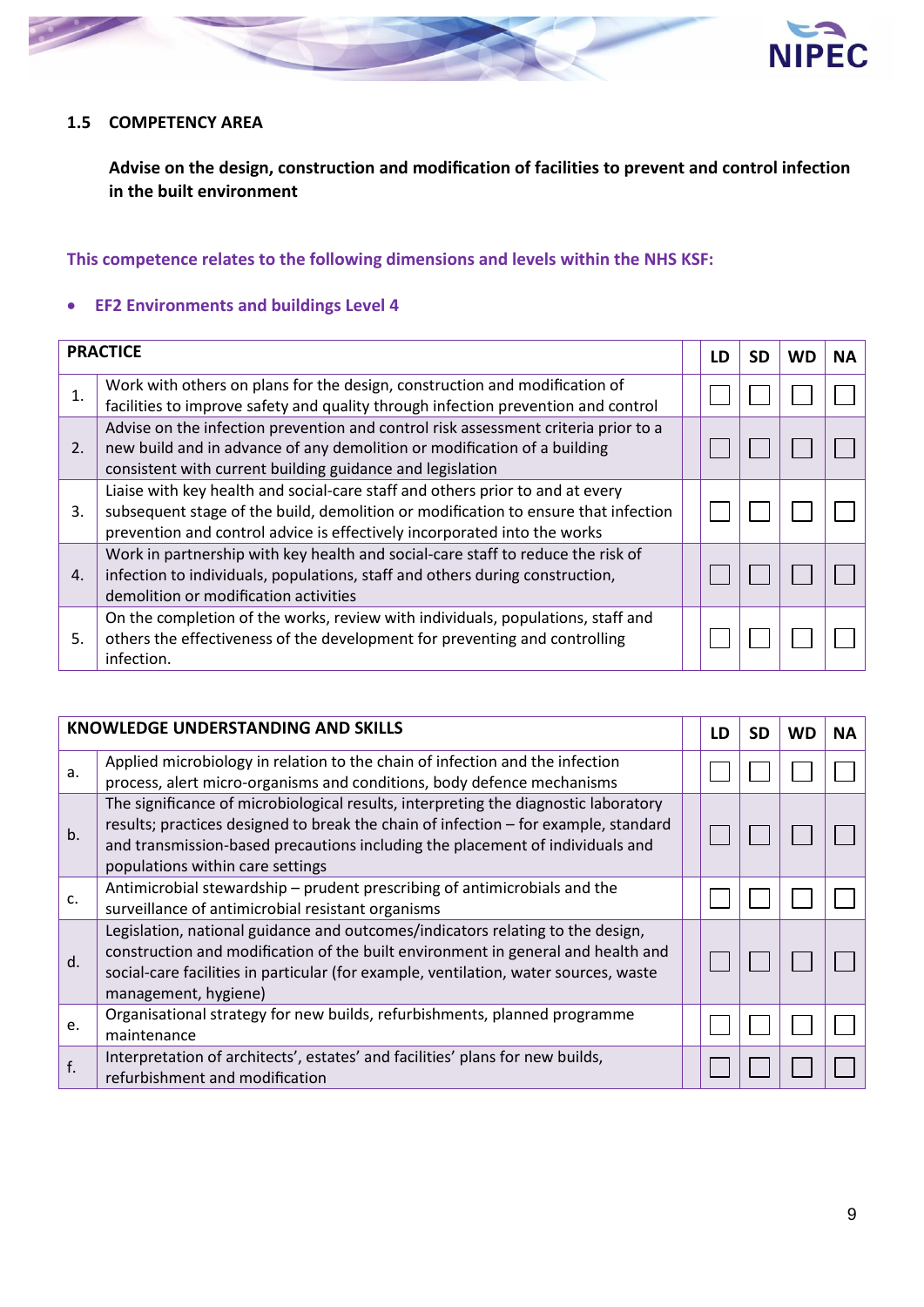

#### **1.6 COMPETENCY AREA**

**Evaluate, monitor and review the effectiveness of decontamination processes for equipment and environment**

- **EF1 Systems, buildings and equipment Level 4**
- **EF2 Environments and buildings Level 4**

| <b>PRACTICE</b> |                                                                                                                                                                                   | LD |  | NА |
|-----------------|-----------------------------------------------------------------------------------------------------------------------------------------------------------------------------------|----|--|----|
| 1.              | Provide evidence-based infection prevention and control input in the<br>development of decontamination policies and procedures                                                    |    |  |    |
| 2.              | Audit decontamination methods to determine their effectiveness                                                                                                                    |    |  |    |
| 3.              | Report the outcomes of the audit, drawing specific attention to the risks to safety<br>and quality that have been identified                                                      |    |  |    |
| $\mathbf{4}$ .  | Advise on the actions that are required to improve quality and safety when<br>decontamination processes are ineffective and the timescale in which they need<br>to be implemented |    |  |    |
| 5.              | Confirm that the required actions have been effectively undertaken to control<br>infection and promote safety and quality                                                         |    |  |    |
| 6.              | Take the necessary action to escalate concerns when there is a failure to act<br>which compromises safety and quality.                                                            |    |  |    |

| <b>KNOWLEDGE UNDERSTANDING AND SKILLS</b> |                                                                                                                                                                                                                                                                                             | LD | <b>SD</b> | <b>WD</b> | <b>NA</b> |
|-------------------------------------------|---------------------------------------------------------------------------------------------------------------------------------------------------------------------------------------------------------------------------------------------------------------------------------------------|----|-----------|-----------|-----------|
| a.                                        | Applied in relation to the chain of infection and the infection process, alert micro-<br>organisms and conditions, body defence mechanisms                                                                                                                                                  |    |           |           |           |
| b.                                        | The significance of microbiological results; interpreting the diagnostic laboratory<br>results; practices designed to break the chain of infection - for example, standard<br>and transmission-based precautions including the placement of individuals and<br>populations in care settings |    |           |           |           |
| c.                                        | Antimicrobial stewardship - prudent prescribing of antimicrobials and the<br>surveillance of antimicrobial-resistant organisms                                                                                                                                                              |    |           |           |           |
| d.                                        | Levels of decontamination - lifecycle and cycle parameters, use of various tests,<br>water quality tests (for example, TVC levels)                                                                                                                                                          |    |           |           |           |
| e.                                        | Methods and processes of decontamination (for example, physical and chemical<br>disinfection, sterilisation)                                                                                                                                                                                |    |           |           |           |
| f.                                        | Methods and processes of decontamination for: medical devices (for example,<br>endoscopes, surgical instruments), equipment and environments                                                                                                                                                |    |           |           |           |
| g.                                        | Risk assessment of processes, environments and systems used for<br>decontamination                                                                                                                                                                                                          |    |           |           |           |
| h.                                        | Evaluation of application of decontamination processes in clinical practice                                                                                                                                                                                                                 |    |           |           |           |
| i.                                        | National guidance on decontamination processes for equipment and reusable<br>medical devices (for example, Health Technical Memorandum (HTM), Scottish<br>HTM) and the evidence base on which they are built                                                                                |    |           |           |           |
| j.                                        | Legislation, national guidance and outcomes/indicators on decontamination<br>processes for the built environment and the evidence base on which they are<br>built                                                                                                                           |    |           |           |           |
| k.                                        | Regional and local policies which differ from national guidance and the rationale<br>for this.                                                                                                                                                                                              |    |           |           |           |